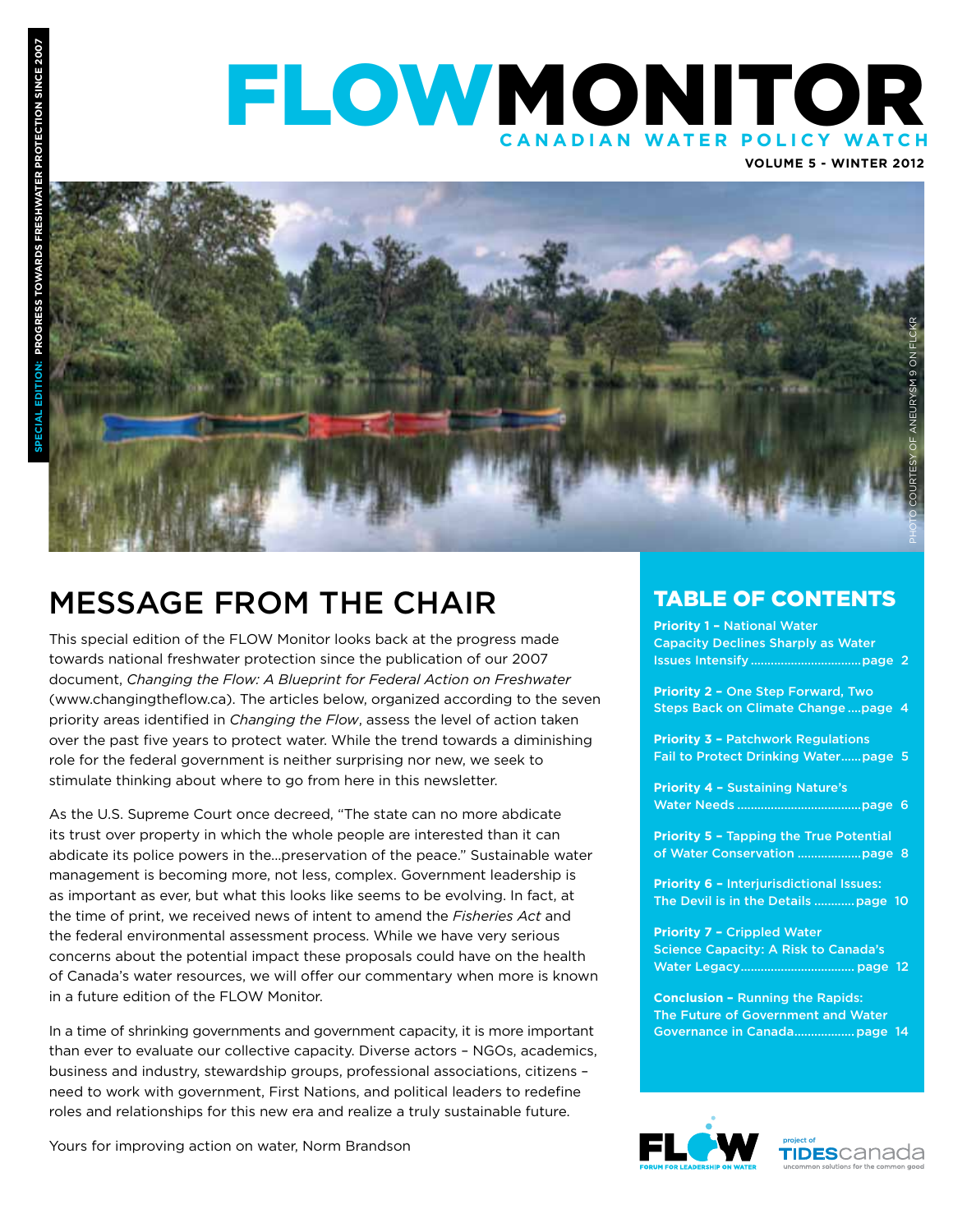The PEARL is a key laboratory for arctic, climate, ozone and atmospheric research. This globally significant station will cease year-round operations as of April 30, 2012 due to funding cutbacks.

# National Water Capacity Declines Sharply as Water **CAPACITY DECLINES<br>SHARPLY AS WATER<br>ISSUES INTENSIFY**

#### By Ralph Pentland



Priority 1: **Enhancing** National **Capacity** for **Freshwater** Protection Linking back t oChanging the Flow...

Water is a key concern for Canadians across the country. Albertans have been forced to close the South Saskatchewan River to new water allocations to keep it from going dry; Manitobans are losing millions of dollars to increasingly frequent floods; and residents of the Great Lakes region are watching as lake levels decline and progress made to improve water quality under the Great Lakes Water Quality Agreement is reversed. In Montreal, citizens are dealing with serious financial pressures as water infrastructure crumbles beneath its streets, leaking as much as 40% of the City's treated water. And Atlantic Canadians are rallying against the fracking industry because they fear drilling the bedrock for natural gas will unduly risk contamination of important underground water supplies. Simultaneously, jurisdictions across the country will require extensive and costly adaptation measures to account for the impacts of climate change.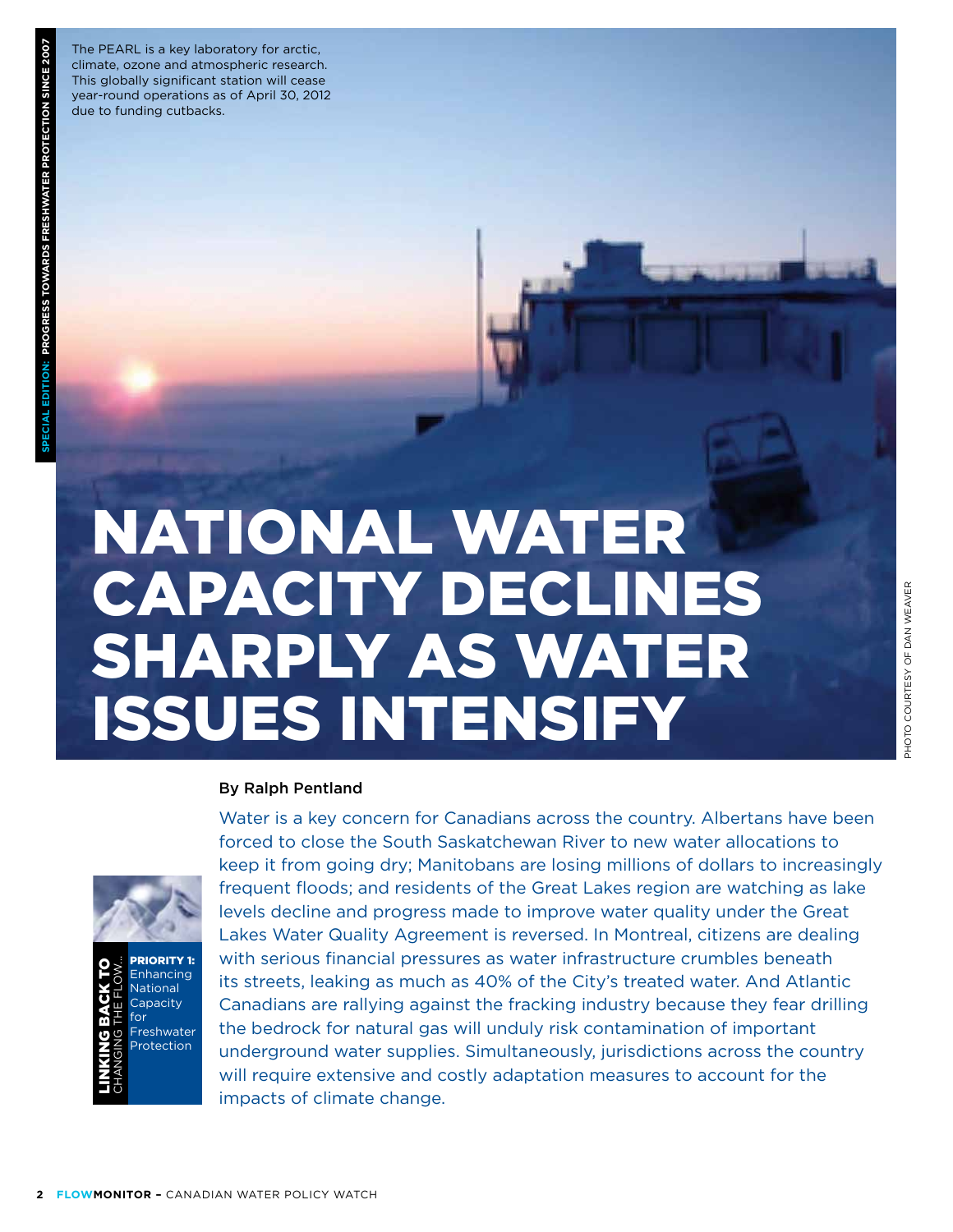*Changing the Flow* noted the anomaly of escalating water issues coinciding with a declining national capacity to deal with them. If we continue down the path we are on, our natural capital will inevitably decline to a point where it could have serious economic and human health repercussions.

Accordingly, the report called for more proactive federal leadership through development of a national water strategy, implementing a nested watershed approach, formalizing a process for sharing best practices, and creating a national water fund and audit process.

Since the peak of federal interest in water in the 1970s and 1980s, many federal water programs have been drastically downsized, or disbanded completely. Environment Canada

and other departments have experienced major cuts over the years – between 1992 and 2007, 26% of Environment Canada's staff and 21% of staff Fisheries and Oceans were cut, constraining their ability to strategically manage water resources and maintain or restore aquatic ecosystem integrity. In early August 2011, Environment Canada notified 11% of its workforce – 776 physical scientists, meteorologists, chemists, biologists, and computer scientists – that their positions might be cut or reassigned. The Department of Fisheries and Oceans would also lose 275 positions. These cuts are in addition to those being made as part of the Strategic and Operating Review, currently being conducted. The Parliamentary Budget Officer<sup>1</sup> predicted that the Review would result in 1,211 fewer jobs at Environment Canada over the next three years.

The targeted cuts to federal scientific capacity could suggest that science is not a critical priority for this government and that water-related decisions are becoming more politicized, rather than science-based. In reference to the fresh water quality and quantity monitoring programs, the Commissioner of the Environment and Sustainable Development stated, "…unfortunately, the federal government is not doing what it said it would do to protect the environment and move toward sustainable development. There is little in our findings to offset a discouraging picture, as most suggest underlying problems in how the federal programs are being managed."

Adequately addressing the "underlying problems" referenced by the Commissioner would require a strategic plan for water protection. However, as opposed to making a concerted effort to develop a Comprehensive National Water Strategy, as promised in numerous public announcements, the government has focused on a few distinct and disconnected water programs, further contributing to a piecemeal and reactionary approach to freshwater management in this country. The federal government has bundled its choice programs under the banner of the Action Plan for Clean

> Water. Unfortunately, the Action Plan is a far cry from what *Changing the Flow* suggested, and even further from what was promised in the 1987 Federal Water Strategy. The current Action Plan is neither national nor strategic and does not adequately address current and emerging threats to water.

All governments in Canada are facing severe financial constraints, but the development of a meaningful and well-coordinated national water strategy must remain a priority. While

intergovernmental groups such as the Canadian Council of Ministers of the Environment (CCME) and the Council of the Federation are working to better define common approaches and priorities to water management, they should be aiming higher – Canadians deserve world-class water management. This requires learning from jurisdictions such as the European Union, which has demonstrated that it is possible to develop an effective and coordinated water policy that draws on the resources and skills of all sectors of society without undue burden on the public purse.

In 2006, the Senate Standing Committee on Energy, Environment and Natural Resources concluded that "years of neglect coupled with budget cuts to scientific research and monitoring programs have eroded the ability of policymakers to analyze and respond to the water issues that affect the lives of millions of Canadians." This neglect has only become more acute since 2006, while the issues continue to intensify. The protection of Canada's water resources, as well as its economy and communities, is ultimately dependent on whether we can figure out how to build national water stewardship capacity within government and the people of this country.  $\blacksquare$ 

1. Bruno, Jessica. 7 November, 2011. More than 6000 public service job cuts to be lost over the next three years: PBO Report. The Hill Times.

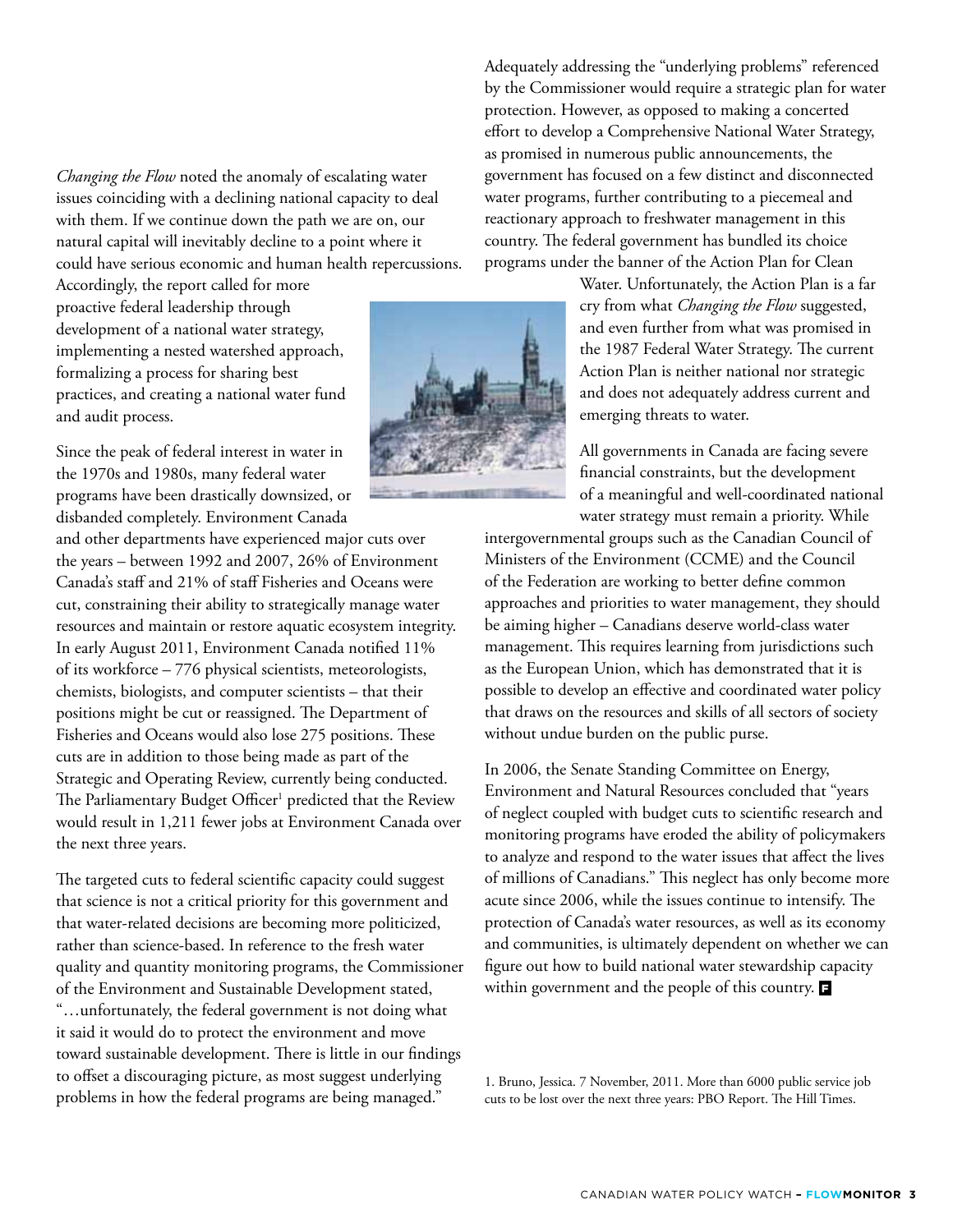Parliament's Standing Committee on Environment and Sustainable Development into the impacts of oil sands

# One Step Forward, Two Steps Back on Climate CHANGE

development on water. The government has also systematically weakened environmental assessment regulation. Budget 2010, transferred responsibility for conducting comprehensive environmental assessment studies of large energy projects from the Canadian Environmental Assessment Agency to the National Energy Board and the Canadian Nuclear Safety Commission.

Also of concern are the

By Jim Bruce and Robert Sandford One can no longer say that climate change will affect Canada's waters in the future, since the impacts can be observed in every corner of the country.

Water quality and supply are challenges of increasing concern to the environment and economy. In response, *Changing the Flow* recommended that the federal government undertake several actions related to climate change, including assisting communities with preparation for droughts and floods, mainstreaming climate change into water policies, working with Albertans to implement water use targets in the oil sands, and strengthening the environmental assessment process.

The Government of Canada has taken some steps towards understanding the impacts of climate change and helping communities respond. For example, the Regional Adaptation Collaboratives Program establishes teams of stakeholders to respond to how climate change is impacting health, infrastructure, and communities. On the other hand, cuts to successful and cost-effective federal programs, such as the prairie-based Drought Research Initiative, undermine such programs. Additionally, funding for the federal-provincial flood damage reduction program for mapping and zoning flood plains is unlikely to be renewed. Rather, large federal grants are allocated to respond only once floods have happened through disaster assistance.

Other decisions at the federal level have also hindered Canada's ability to adapt to climate change and protect water resources, especially in Alberta's oil sands. For instance, in June 2010, the federal government abruptly ended an 18-month investigation by

federal scientific monitoring programs. Numerous independent reviews have concluded that the current data available does not allow the full impact of oil sands development on water to be determined. On February 3, 2012, the federal and Alberta governments announced yet another "world class" intergovernmental oil sands monitoring plan. The plan would see industry responsible for funding the \$50-million-per-year program. Critics are concerned that little will be done in the short term to improve environmental performance or slow further development, that important advice from government panels is absent from the final plans, and that a lack of independent oversight leaves the system vulnerable. To address some of this criticism, the Government of Alberta has indicated that monitoring will eventually come under the control of an independent body. That body has yet to be created.

While Canada has taken some steps to better understand the impacts of climate change, it also has to recognize that adaptation is not enough. Managing the changes in availability, seasonality, and quality of waters will become increasingly difficult and costly as climate change accelerates. We must reduce emissions of heat trapping gases, especially carbon dioxide and methane, on a global scale.

Canada's share of total global emissions may be fairly small (although very large per capita), but it has an important role to play internationally. Disappointingly, our country's track record is dismal, especially given our willingness to abandon our commitments made under the Kyoto Protocol. We cannot claim to be contributing members of the global community unless we commit to and meet international accords on climate change.



Responding to the Impacts of Climate **Change** and Energy Production Linking back t Changing the Flow...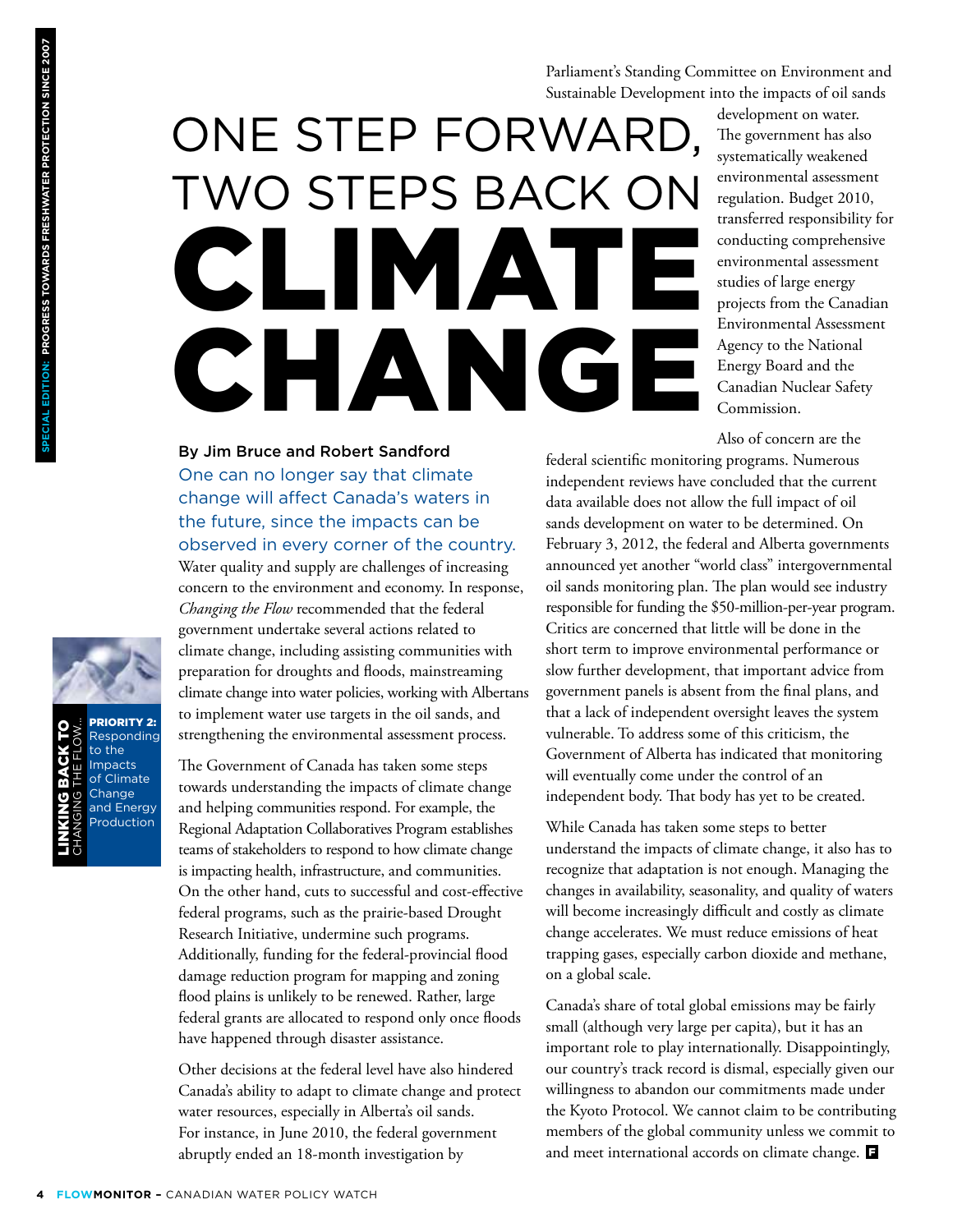### Patchwork Regulations Fail to Protect Drinking Water





#### By Dr. David R. Boyd

In Canada, major gaps in the national frameworks that are supposed to ensure safe drinking water for all Canadians and protect source water are creating inequalities across the country. We have a two-tiered system that leaves some Canadians vulnerable to boil water advisories, waterborne diseases, and associated adverse health effects. In response, *Changing the Flow* recommended legislating enforceable national standards for drinking water across Canada, immediately providing resources for safe drinking water on First Nation reserves, creating a comprehensive toolkit

for preventing water pollution, and accelerating funding for infrastructure renewal linked to multibarrier protection.

Unlike most other democratic jurisdictions – including the United States and the European Union – Canada does not have legally enforceable national drinking water standards. Instead, it provides voluntary guidelines that provinces may or may not adopt. The national guidelines are used as enforceable standards by only four provinces, while the remainder use the guidelines less formally and to varying degrees. The result is an uneven set of rules governing drinking water in Canada.

#### **Safe drinking water for First Nations**

One glaring example of Canada's uneven patchwork of rules is the urgent situation in many First Nations communities. A recent government report<sup>1</sup> indicates that 73% of water systems on reserves are at high (39%) or moderate (34%) risk of failing to produce safe drinking water. As of January 2012, there were 116 drinking water advisories in place in First Nation communities – that's one in six. In a handful of communities, the majority of homes still lack running water and indoor toilets, posing serious risks related to waterborne disease. This is a medical and humanitarian crisis that demands immediate resolution.

Despite a federal investment of \$1.5 billion in First Nations water systems from 2003 to 2008, these communities have fallen between the cracks. Under Canada's Economic Action Plan, an additional \$179 million was allocated to water and wastewater projects for 2010-2012. These investments, while clearly a step in the right direction, are not sufficient and do not target the most pressing crises. The National Assessment estimated it would take ten years and \$4.7 billion to bring reserve water systems up to federal standards.

While provincial governments are responsible for drinking water systems in the rest of Canada, the federal government is primarily responsible for drinking water on reserves. In close consultation with First Nations, it must establish rules to ensure

protected supplies. On February 29, 2012, the federal government introduced Bill S-8 – An Act respecting the safety of drinking water on First Nation lands. The bill is largely based on Bill S-11, which died on the order paper when the 2011 federal election was called. A majority of First Nations opposed Bill S-11 because it did not respect Aboriginal rights and self-government agreements regarding water resources management, and the law was drafted without proper consultation. Bill S-8 does not appear to have resolved many of these concerns.

#### **Source water protection**

Federal and provincial governments have made some notable progress on the protection of water<sup>2</sup>. In 2010, the federal government published draft wastewater regulations, which would require individual jurisdictions to achieve minimum performance standards that will ensure effluent releases to surface water achieve secondary treatment or equivalent. It's an excellent step, but the regulations have not yet been finalized, and Canada still lags behind leading industrialized countries, such as Sweden, Norway, and Finland. Unless it accelerates infrastructure investments and regulation enforcement, it will continue to do so for several more decades.

#### **Managing toxic contaminants**

Under the federal Chemicals Management Plan, assessments of several hundred toxic substances are complete, while thousands more must be done by 2020. In the meantime, there are growing public health concerns about increasing numbers of products containing or releasing carcinogens, mutagens, endocrine disruptors, reproductive toxicants and heavy metals into Canada's lakes and rivers.

Despite designating many substances currently used in Canada as toxic threats to human health and the environment, government has been slow to eliminate these threats through regulatory action. To address this problem, government needs to emphasize pollution prevention measures that will eliminate or significantly reduce the manufacture, import, export, use and release or disposal of toxic chemicals; begin making polluters pay for releases or emissions of these substances; and develop a substitution and green chemistry strategy.

Canada is behind the curve. It has yet to implement solutions that have, particularly in Europe proven successful. As a country, we need to do a better job to ensure all of our citizens have basic and fundamental access to clean and safe drinking water.

<sup>1.</sup> Neegan Burnside Ltd. 2011. National Assessment of Water and Wastewater Systems in First Nations Communities - 2009-2011. Ottawa, ON: Department of Indian and Northern Affairs.

<sup>2.</sup> For instance, the CCME Canada-wide Strategic Vision for Water, and the Canada-wide Strategy for the Management of Municipal Wastewater Effluent.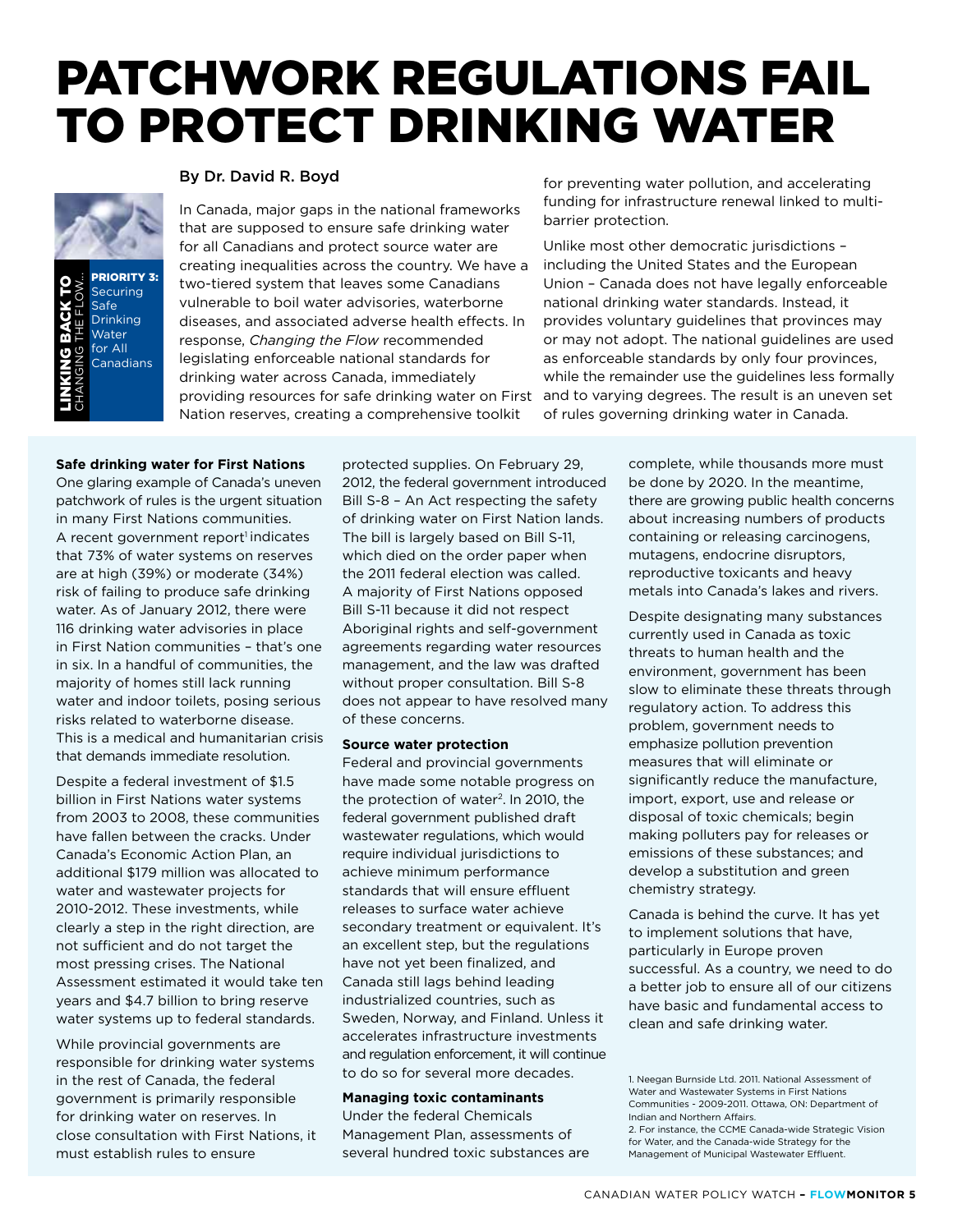# SUSTAINING<br>NATURE'S W Nature's Water **NEEDS**

#### By Tony Maas

Healthy freshwater ecosystems are foundations for a strong economy, thriving communities, and sustainable livelihoods. One would think, then, that ecosystem restoration and protection would be a central focus and underpinning goal of water policy and management, particularly for a country like Canada that is recognized globally for our vast endowment of lakes, rivers, and wetlands.



**RIORITY 4: Protecting** Aquatic **Ecosystems** and Aboriginal Rights Linking back t oChanging the Flow...

But in Canada, as in many parts of the world, nature is often the last in line when it comes to sharing water among various interests. Water allocation policies were not developed to protect the environment; rather, they are resource use policies under which ecological water requirements are at best a consideration and, at worst, disregarded altogether. Canada's strongest law for aquatic ecosystem protection – the federal *Fisheries Act*  – is often ineffective because of a narrow focus on production of "economically important" fish species or application on a project-by-project basis. The cumulative impacts of multiple and growing demands on aquatic ecosystems are rarely considered in Canadian water policy.

The impact of this neglect is showing up in waters across the nation. The lifeblood of the prairies, the South Saskatchewan River is being drawn down to dangerously low levels due to the combined impacts of over-allocation of water, cyclic drought, and the effects of climate change on glaciers and snow packs. Dams and their operation procedures have reduced once thriving Atlantic salmon populations in the Saint John River to a shadow of their former glory. The once-diverse wetlands along the shores of Lake Ontario and the St. Lawrence River have been transformed into monocultures of cattails due to stabilization of the natural fluctuations of water flows and levels.

Photo courtesy of KSI Photography on Flckr

**OTO** 

COURTESY OF KSI PHOTOGRAPHY ON FLCKR

What is lacking is a comprehensive, ecosystem-based approach to water management – one that places the water required to sustain healthy aquatic ecosystems at the centre of water policy. It is in this context that *Changing the Flow* recommended a national framework to maintain instream flow needs IFN), or what are WHAT ARE ENVIRONMENTAL FLOWS?

According to the Brisbane Declaration, environmental flows refer to the quantity, timing and quality of water flows required to sustain freshwater ecosystems and the human livelihoods that depend on them.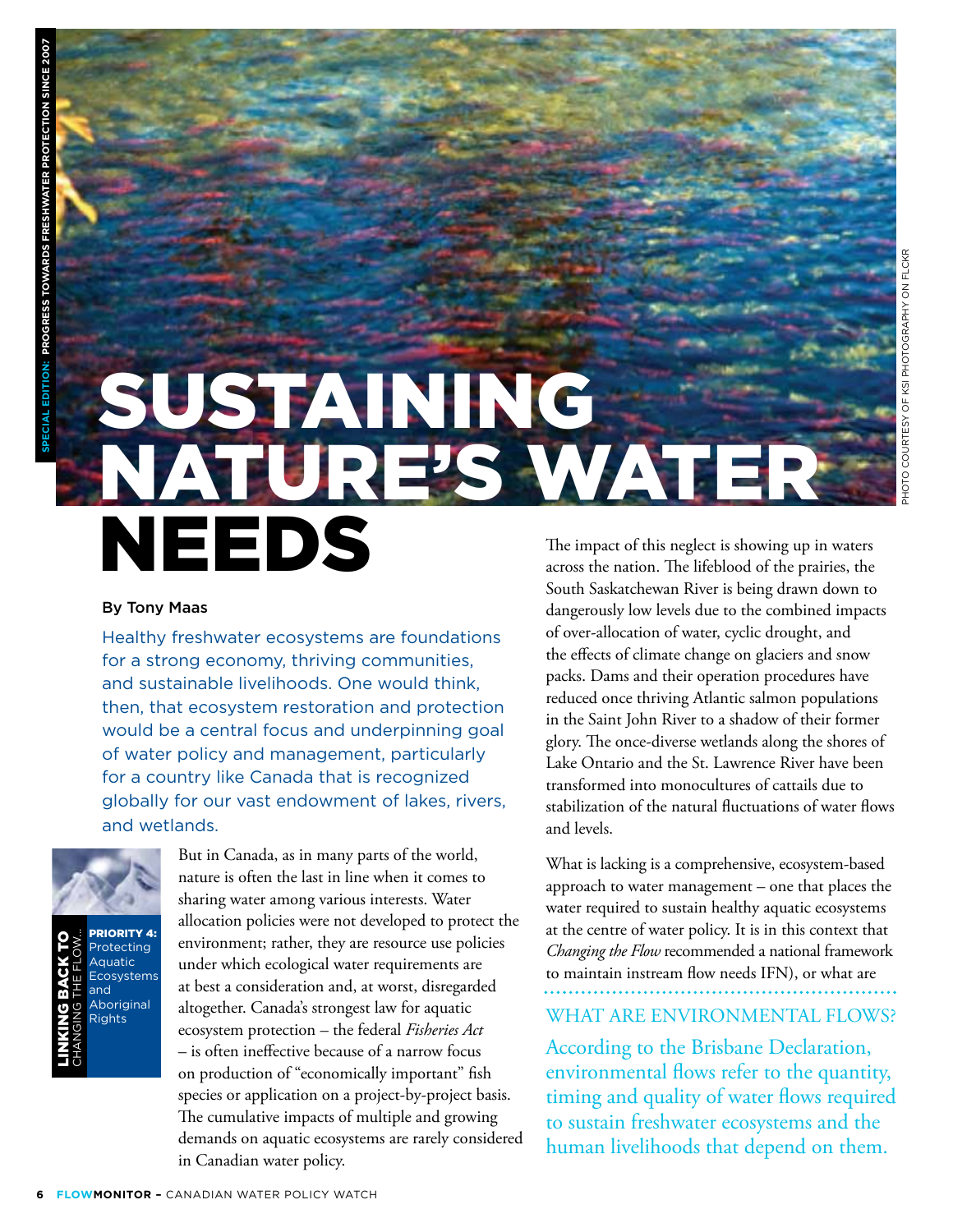more commonly referred to as environmental flows. Securing environmental flows requires that we recognize there are limits to the degree to which natural patterns of water flows and levels in rivers, lakes, and wetlands can be disrupted before ecosystems begin to unravel and the many benefits they provide are compromised.

While Canada is a long way from the comprehensive science and policy frameworks for environmental flows developed in jurisdictions such as South Africa, the European Union, and Australia, glimmers of hope have appeared on the horizon in the five years since *Changing the Flow* was published. The Department of Fisheries and Oceans – via the Canadian Science Advisory Secretariat (CSAS) – recently convened an expert group of aquatic scientists to help develop a standardized framework for assessment of environmental flows in Canada. The CCME has also made environmental flows a priority, highlighting the need to "identify and share best management practices for instream flow (ecosystem) needs."1

These are important steps toward addressing nature's water needs in Canada, but real responses will remain ad hoc and reactive unless these initiatives can be integrated into an agenda for action. A major impediment to such an agenda lies in the fact that environmental flow issues sit at the confluence of federal and provincial jurisdiction over freshwater resources and ecosystems. What is needed is a truly national framework for environmental flows that clarifies the roles and responsibilities of federal and provincial agencies, that puts priority on places where action is most needed, and that mobilizes the collective capacity of governments, NGOs, and academic experts. We cannot afford duplication, delays, or distractions. The costs, both economic and environmental, are too significant.

In 1985 under the Pearse Inquiry, it was recommended that "Canada should develop a national program for determining instream flow needs."2 A quarter century on, initiatives like the CSAS process and the CCME Action Plan are clear indications that this need has not been addressed. Allowing environmental flows to continue to slip through the cracks risks the very foundation of our freshwater future – the health and integrity vast lakes and mighty rivers that are icons of Canadian culture.

### **GOVERNMENT** Behind Courts in Recognizing Aboriginal Water **RIGHTS**

#### By Merrell-Ann Phare

Aboriginal and treaty rights are recognized and affirmed by section 35 of the Canadian Constitution of 1982, but whether that includes Aboriginal rights *to water* is still a matter of debate. Canadian water policy appears intent on avoiding the need to fully recognize and characterize indigenous water rights. However, there are indications that legal frameworks requiring respect for First Nations' water rights are gaining significant legal traction.

In Canada, the courts have not yet explicitly recognized the existence of indigenous water rights, but there are cases that signal that this may soon change. In the *Halalt*  First Nation v. British Columbia case<sup>1</sup> BC Supreme Court has declared that the Halalt First Nation has an arguable case and that it has a proprietary interest in the Chemainus Aquifer. The Halalt claim to the groundwater was strong enough to merit the court to prohibit the District of Cowichan from operating its \$6 million groundwater wells, pending proper consultation with the Halalt. The case is currently under appeal, however, it is following the general direction set by other recent cases including the Tsilhgot'in Nation<sup>2</sup> case. There, the judge indicated that Tsilhqot'in Aboriginal title includes entitlement to waters within their territories – a vast northern section of British Columbia.

Canadian courts are beginning to recognize that ongoing denial or avoidance of indigenous water rights in any part of Canada is not only shortsighted and unrealistic, but increasingly legally untenable.3 *Changing the Flow* recommended that aboriginal water rights be respected and implemented. This is both ethical and practical given that sustainable use and management of water requires all players – including indigenous peoples – be involved in decision-making. Even if the Halalt decision shifts under appeal, the writing is on the wall. First Nations are increasingly committed to asserting their rights and there will eventually be a court decision that changes the legal and policy water framework in Canada. It would be preferable, however, for governments to proactively initiate constructive dialogue with First Nations. This approach lessens liability by permitting the crafting of solutions that have the greatest chance of meeting multiple needs, and can bring us much closer to the equitable use and sharing of waters in Canada.

1. *Halalt First Nation v. British Columbia* (Environment), 2011 BCSC 945; 2.Tsilhqot'in Nation v. British Columbia, 2007 BCSC 1700; 3. It may be legally untenable to deny indigenous water rights on lands in treaty territories, unceded lands and waters, or lands and water subject to self-government or land claims agreements.

<sup>1.</sup> Canadian Council of Ministers of the Environment. 2010. Water Action Plan. 2. Hatfield, C.T. and Smith, G. 1985. Instream Resource Values and Protection in Canada. Inquiry on Federal Water Policy, Hatfield Consultants Limited.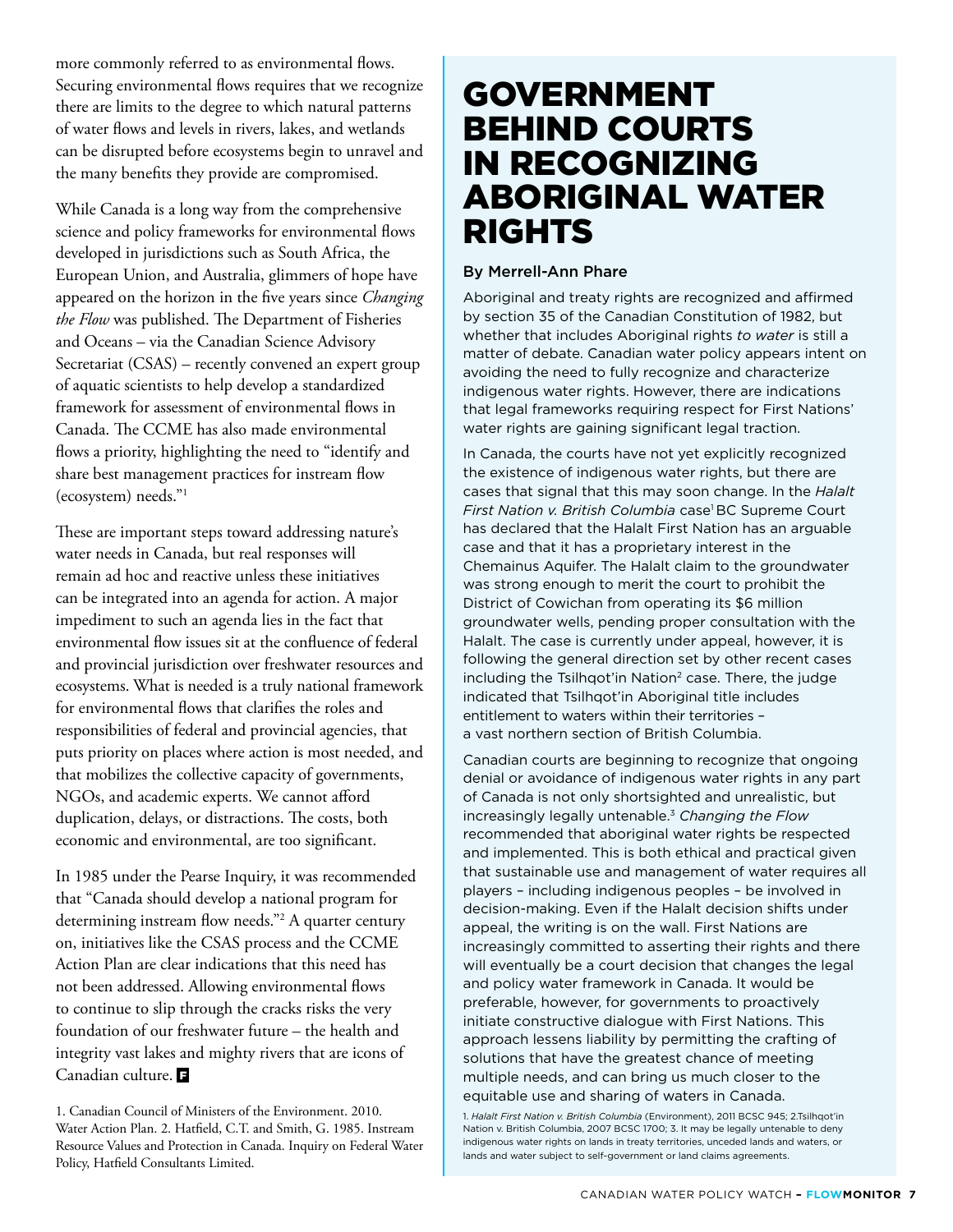Despite apparent water wealth, Canada's renewable water supply is proportional to its landmass and is rarely located where, when, and of a quality that we need it. The Canadian myth of water abundance persists and for the most part, remains deeply entrenched in how water is managed. Some leaders and decision-makers, however, are beginning to recognize that we aren't immune to scarcity, and we can't continue to take water for granted.

## Tapping the True Potential of Water Conservation

#### By Brenda Lucas and Oliver M. Brandes

Although only modest progress has been made in addressing the recommendations made in *Changing the Flow*, it is increasingly evident that water conservation and efficiency makes good economic as well as environmental sense, especially considering mounting municipal water and electricity costs. However, we have yet to turn the collective corner to fully embedding water efficiency and conservation in Canadian communities, industries and businesses practices. We aren't fully capitalizing on the readily available water, energy, and economic savings that come from aggressive water efficiency and comprehensive conservation.



omoting a Culture of Water **Conservation** Linking back t Changing the Flow...

Fundamentally, we need to ensure that we have functioning freshwater systems – rivers, lakes, aquifers and watersheds. This requires going beyond traditional conservation measures, such as checking and fixing leaks in water distribution systems or implementing conservation plans in buildings. We must evaluate how human water use affects ecosystems and the environment. This process ultimately requires a key role for a number of players – including, critically, all levels of government.

#### **Wasting water and opportunities for innovation**

Progressive companies and governments are recognizing they can reduce water demand, lower greenhouse gas emissions, and save money through

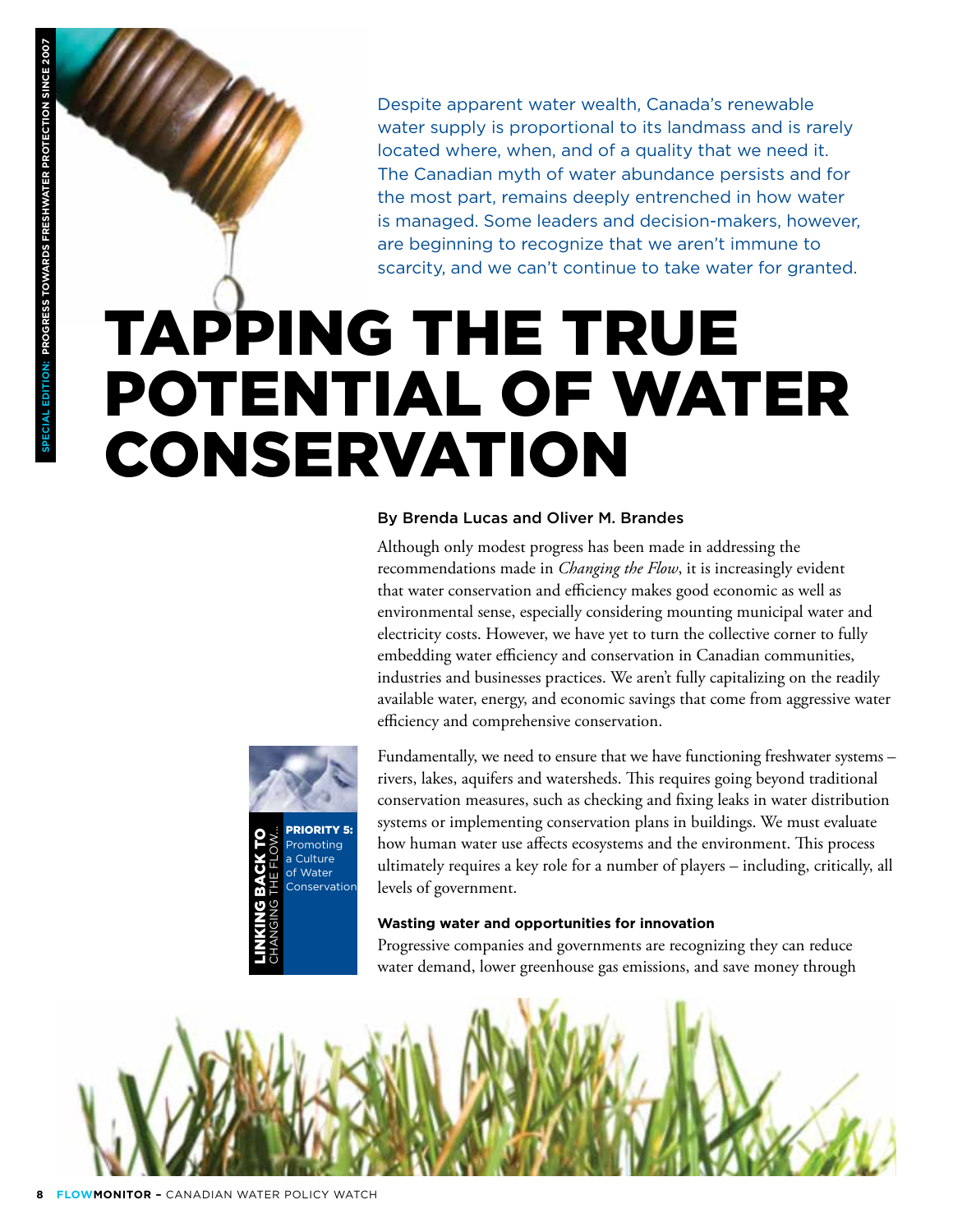a comprehensive approach to water use. For example, innovation and new technologies make it possible to recover resources – such as energy, nutrients and water – from wastewater, generate new marketable products, and improve the quality of discharge to streams. Municipalities are finding that conservation and efficiency provide new water at a fraction of the cost of traditional supply-side solutions. According to a recent study, 40% of Ontario's natural gas and 12% of its electricity is used to treat, pump, and heat water and generate steam.<sup>1</sup> As the prices of gas, electricity, and water increase along with demand, opportunities for radical reductions in water and energy use will become an inevitable necessity.

The most immediate and obvious opportunity is to link senior government infrastructure funding to water conservation. At a minimum, government policy should require basic conservation planning in communities, as is beginning to happen in British Columbia and Ontario. Even better? Legitimize demand management and water conservation as valid forms of infrastructure and promote such projects as priorities for public funding, as recommended in a recent FLOW report.<sup>2</sup> Such programs could be the seeds of a new approach that would stimulate innovation, create economic opportunities and lay the foundation for overcoming massive water infrastructure deficit.

#### **Canada's burgeoning conservation movement?**

Conservation and efficiency programs and policies are finding traction at various levels of government as well as in leading corporations. An increasing number of provinces and territories are putting forward innovative water management policies and some initial programs – from the Northwest Territories, to British Columbia, Alberta, Ontario, Quebec, New Brunswick and Nova Scotia. Nationally, progress is more modest, but it appears that some groundwork is being laid. Two national institutions for intergovernmental collaboration have recently introduced new water initiatives. The CCME released its Water Action Plan in 2010, creating a collaborative framework for activities related to water management, including conservation. In the same year, the Council of the Federation signed a potentially significant Water Charter.<sup>3</sup> Another important thoughtleading organization, the National Roundtable on the Environment and Economy (NRTEE), has released a number of key reports related to reducing water use and improving governance in the resource sectors.<sup>4</sup>

While there are a number of programs in place, a concerted effort from the federal government is conspicuously absent. A more focused emphasis is urgently needed to reap the full benefits. Provincially, Ontario is leading the pack by seizing the opportunity to push conservation through a focus on innovation with legislation that aims to foster development in water services and technologies, creates economic growth in the water sector, and promotes conservation of water resources.

An innovative project that has been funded by the federal government's Economic Development Agency for Southern Ontario, through its

Technology Development Program, is the Southern Ontario Water Consortium (SOWC). SOWC is a collaborative watershed-wide project for research, demonstration and testing of new approaches and technologies for water and wastewater treatment that is also supported by Ontario. Although funded to realize the economic development opportunity in water technologies, the SOWC also has the potential to become a venue to develop models for effective federal government engagement on the water file.

#### **Necessity: the mother of invention**

Increasing the link between economic opportunity and innovative approaches is an important first step in fostering water conservation as the "new normal" for Canada. A changing climate and the inevitable impacts on the hydrological cycle will only further necessitate conservation to adapt to future challenges. From transportation planning to urban design, our social and economic policy frameworks need to align not just to use (and reuse) water more efficiently but also to protect aquatic ecosystems. The next generation of water conservation goals needs to be aligned with building codes, water protection and allocation, as well as broader urban planning policies.

If seriously implemented, collectively these efforts offer the potential to generate significant benefits. But the real opportunity – the new imperative – is for governments to consolidate the various isolated activities into an integrated system that enables communities to live within their water budgets. Such an approach to water management would reap economic, social, and ecological benefits – and represents a clear opportunity for government to effectively engage to protect water in Canada.

1. Maas, C. 2010. Ontario's Water-Energy Nexus: Will We Find Ourselves in Hot Water…Or Tap into Opportunity? POLIS Project on Ecological Governance; 2. Forum for Leadership on Water. 2008. Clean Water, Green Jobs: A Stimulus Package for Sustainable Water Infrastructure Investments; 3. Council of the Federation. 2010. Water Charter; 4. See http://nrtee-trnee.ca/water to view published reports on water.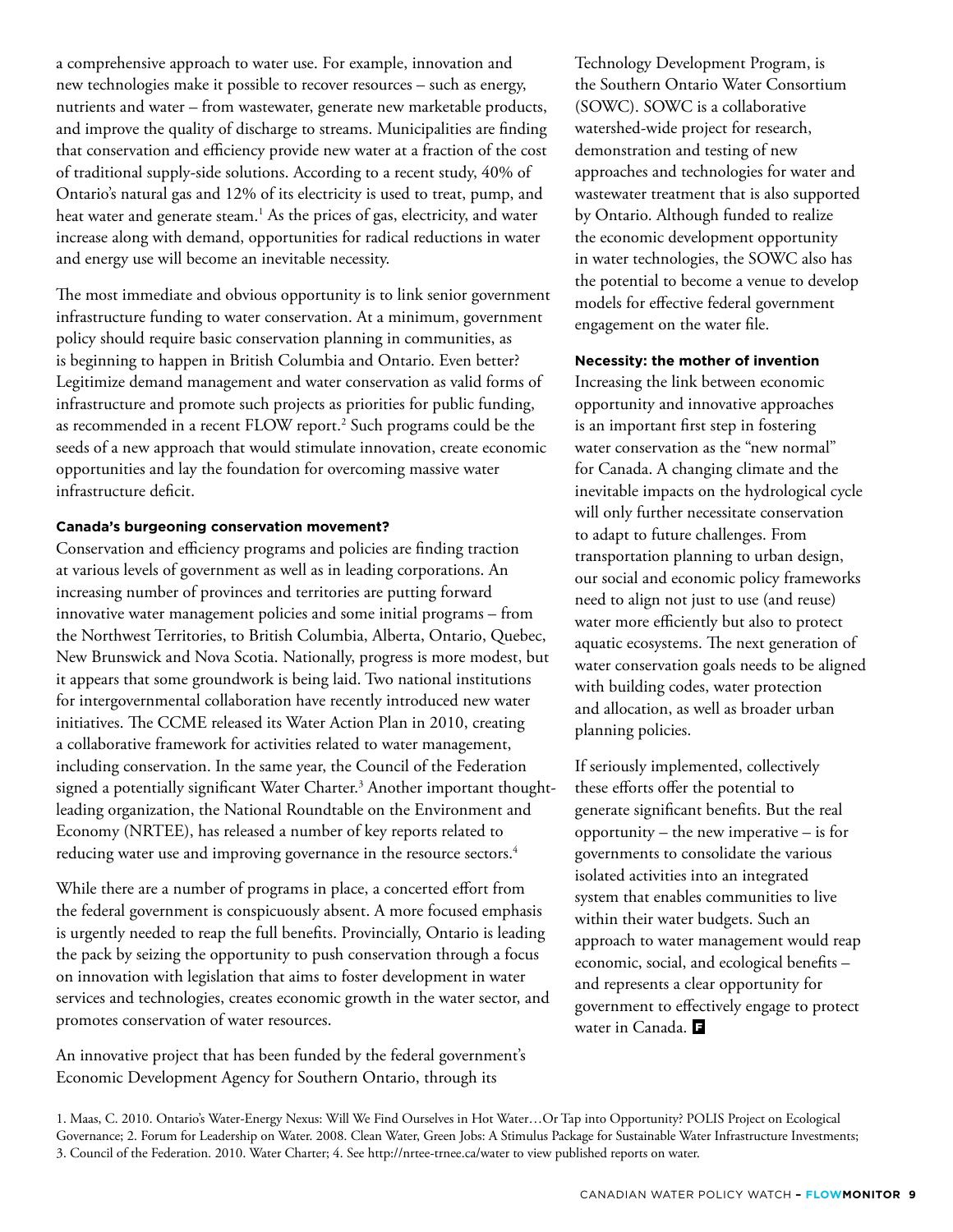# Interjurisdictional Issues: THE DEVI is in the By Marc Hudon and Murray Clamen

#### By Marc Hudon and Murray Clamen

Canada and United states share the longest demilitarized border in the world. Two-thirds of Canadians live in either boundary or transboundary water basins. Over the past century, the two countries have maintained a relatively respectful relationship on water, in part thanks to the Boundary Waters Treaty signed in 1909 and the crucial role of the International Joint Commission (IJC).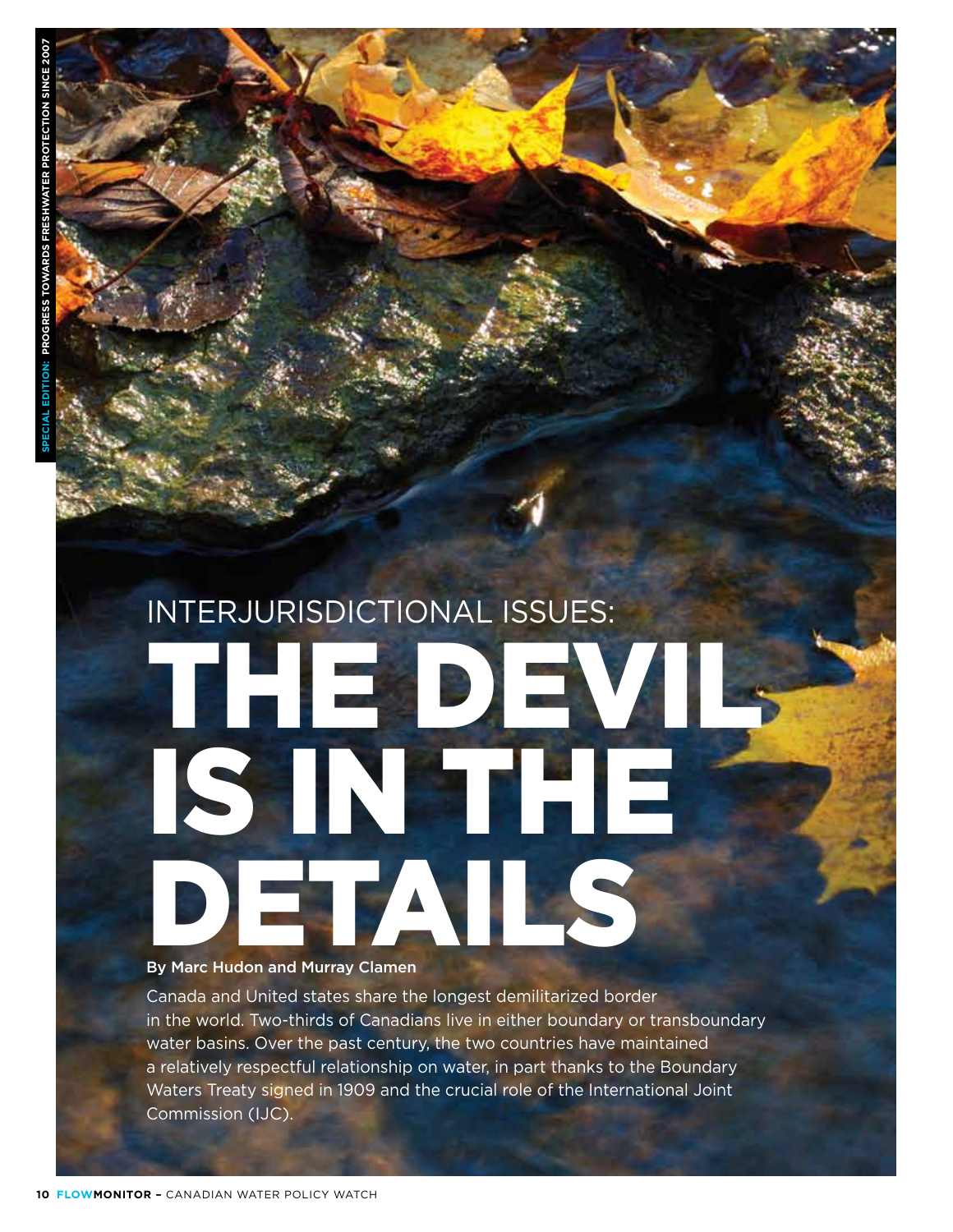

PRIORITY 6 Preventing Interiurisdictiona Conflicts and Bulk Water **Exports** Linking back t oChanging the Flow...

Considering the large number of shared lakes and rivers, meaningful interjurisdictional cooperation – along with strong public engagement – will be critical in addressing the newest wave of threats that water bodies are now facing, including invasive species, persistent organic pollutants, endocrine disrupters and climate change. On this issue, *Changing the Flow* suggested the federal government strengthen the IJC, establish a binding dispute

resolution process to address interjurisdictional conflicts within Canada, and prevent the export of bulk water and inter-basin diversions.

The role of the IJC is to assist governments in finding solutions to boundary and transboundary water problems. Originally established by the Boundary Waters Treaty, the IJC has six members, three appointed by each federal government. In recent years, the growing trend on both sides of the border has been to substitute the Commission's scientifically and technically sound process of evaluating conflicts in favour of more expedient political processes. The Devils Lake outlet and Red River Valley Water Supply Project are two examples. However, there has been some effort to strengthen the IJC and its activities by adding three new scientists to the Commission's Great Lakes regional office in Windsor in 2010 and through support of the International Watersheds Initiative.

Related to the important binational issue of bulk water exports, the Government of Canada has committed itself to introducing legislation to prevent exports in two successive Speeches from the Throne. Bill C-383, An Act to amend the International Boundary Waters Treaty Act and the International River Improvements Act, was introduced as a private member's bill by a Conservative Member of Parliament in December 2011. It is based on Bill C-26, a government bill that died on the order paper when the 2011 election was called. While similar to the original legislation, Bill C-383 has an extra clause that would prohibit diversions into and from transboundary waters. It appears to have addressed the main concerns of critics, but could still be improved visà-vis a trade law challenge.

The Great Lakes-St. Lawrence basin is a particularly important binational freshwater system. Over 40 million people live in the basin, which ranks as the fourth largest economy in the world. In June 2009, the Canadian

and American governments announced they would be renegotiating the Great Lakes Water Quality Agreement, which expresses commitment to protect the ecological integrity of the watershed. This revised agreement needs to:

- **Encourage the elevation of national policies in both countries;**
- **Facilitate strong independent oversight by the IJC;**
- **Strengthen the level of municipal support in the region;**
- **Allow industry to adapt to the new regulations;**
- **Engage the public as partners and stakeholders in the process; and**
- **• Better protect ecosystems.**

Boundary waters management is one of the clearest areas of federal responsibility, and yet the Government of Canada is, with more frequency, failing to meet its obligations in this area. Canada's financial commitment of \$8 million for cleaning up the Great Lakes' Areas of Concern, for instance, is negligible when compared to the \$475-million U.S. investment.

Within Canadian borders, the federal government also has an important role to play in interprovincial conflict resolution. Recently, there has been progress in negotiating bilateral agreements for the Mackenzie River Basin Agreement. Exactly 30 years after recommended in the Mackenzie River Basin Study, a series of bilateral water agreements are being negotiated between Alberta, British Columbia, Saskatchewan and the Northwest Territories (NWT). Along with developing their water strategy, declaring the human right to water, and developing community-based monitoring efforts, negotiating the bilateral agreement between NWT and Alberta is one of a series of actions taken by the NWT government to address significant concerns raised by northerners for over three decades about major upstream developments and their potential impact on the ecological integrity of the entire Mackenzie basin. This presents an opportunity for the federal government to make a meaningful contribution to these negotiations.

Matters of interjurisdiction are clearly federal domain. Protecting Canada's boundary and transboundary watersheds is dependent on stronger federal engagement in these areas.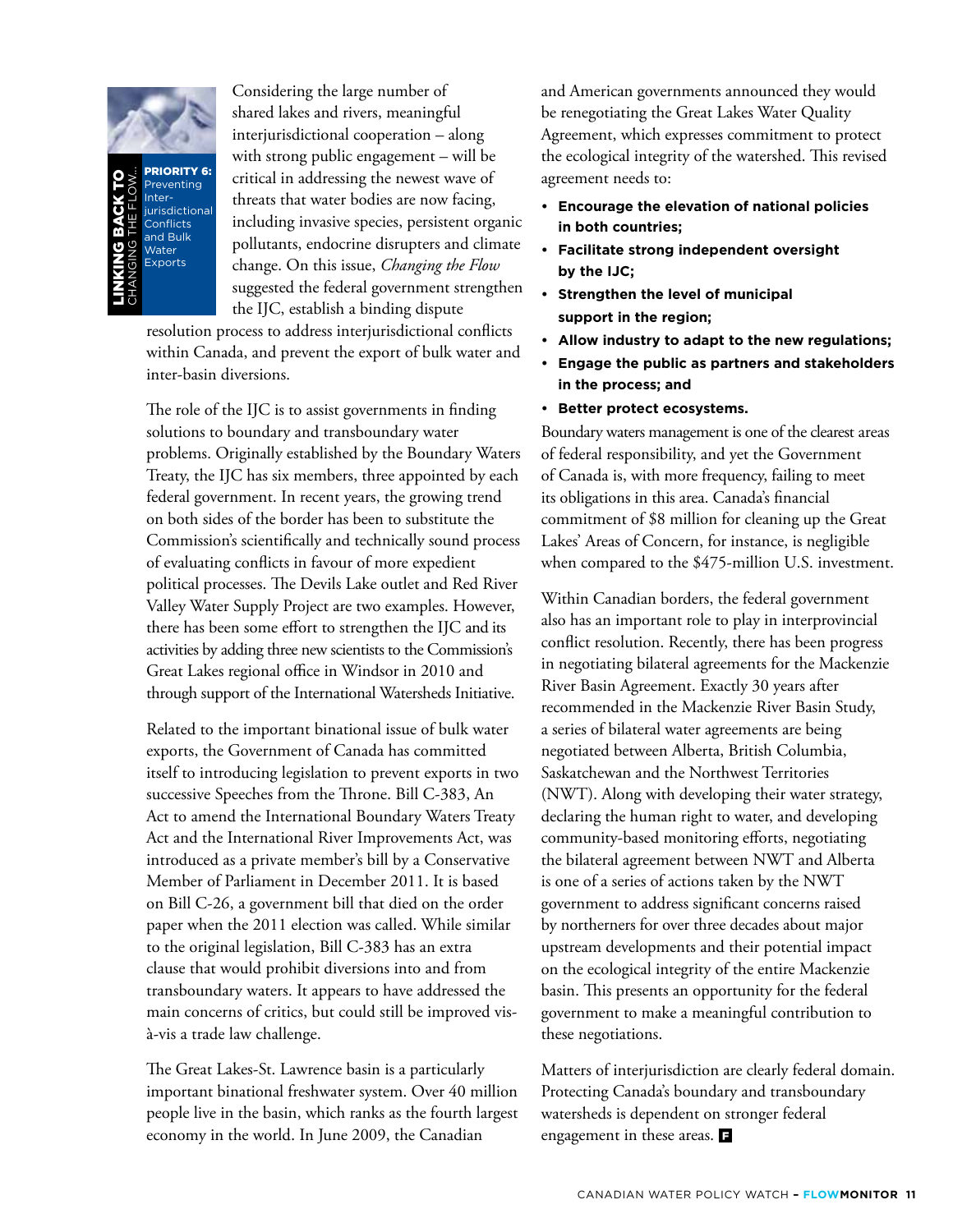## Crippled Water Science Capacity: A Risk to Canada's Water Legacy

#### By Robert Sandford and Jim Bruce

Scientists, analysts, and policy experts play a critical role in translating and communicating data to inform the public and enable decision-makers to create wise, science-based policy. Their work depends on being able to detect and address threats to water, such as pollution from sewage, industrial contaminants and agricultural pesticides and fertilizers. Basic water science requires groundwater observation wells, flow measurement stations, climate data, aquatic ecosystem assessments, long-term monitoring, data coordination, and harmonization.



Without an adequate water science program that produces accurate, detailed, and publicly accessible information about water quality and availability, we risk the reliability of drinking water supplies, food production, and urban and rural development.

*Changing the Flow* recommended developing world-class water science by establishing national water inventories, mapping all major aquifers by 2010, and building overall capacity in the water science program to facilitate local decision-making. Systematic cuts to environmental programs and departments, however, have largely stalled progress on these fronts, hindering the federal government's ability to fulfill its constitutional obligation to develop and maintain national water statistics.

#### **Data accessibility**

There is some progress being made to improve data accessibility. For example, both the HYDAT archival database and the RES'EAU-WaterNET program provide online access to water data from a variety of sources and encourage information sharing partnerships between jurisdictions. Content is gradually improving on the Know Your Watershed website, which allows visitors to access watershed profiles by entering the name of their city. The 2012 Open Data pilot project also improves public access to federal government data. The International Joint Commission is improving monitoring and data coordination with U.S. agencies for select boundary waters, such as the Great Lakes.

#### **Surface water monitoring**

Environment Canada is the main federal department primarily responsible for surface water monitoring through two programs: the Fresh Water Quality Monitoring Program and the National Hydrometric Program. The first program measures water quality on a long-term basis at 456 sites and the second monitors water quantity and levels at 2,107 sites.

There are over 23 principal uses for the hydrometric data, including flood forecasting and international relations. Resources required to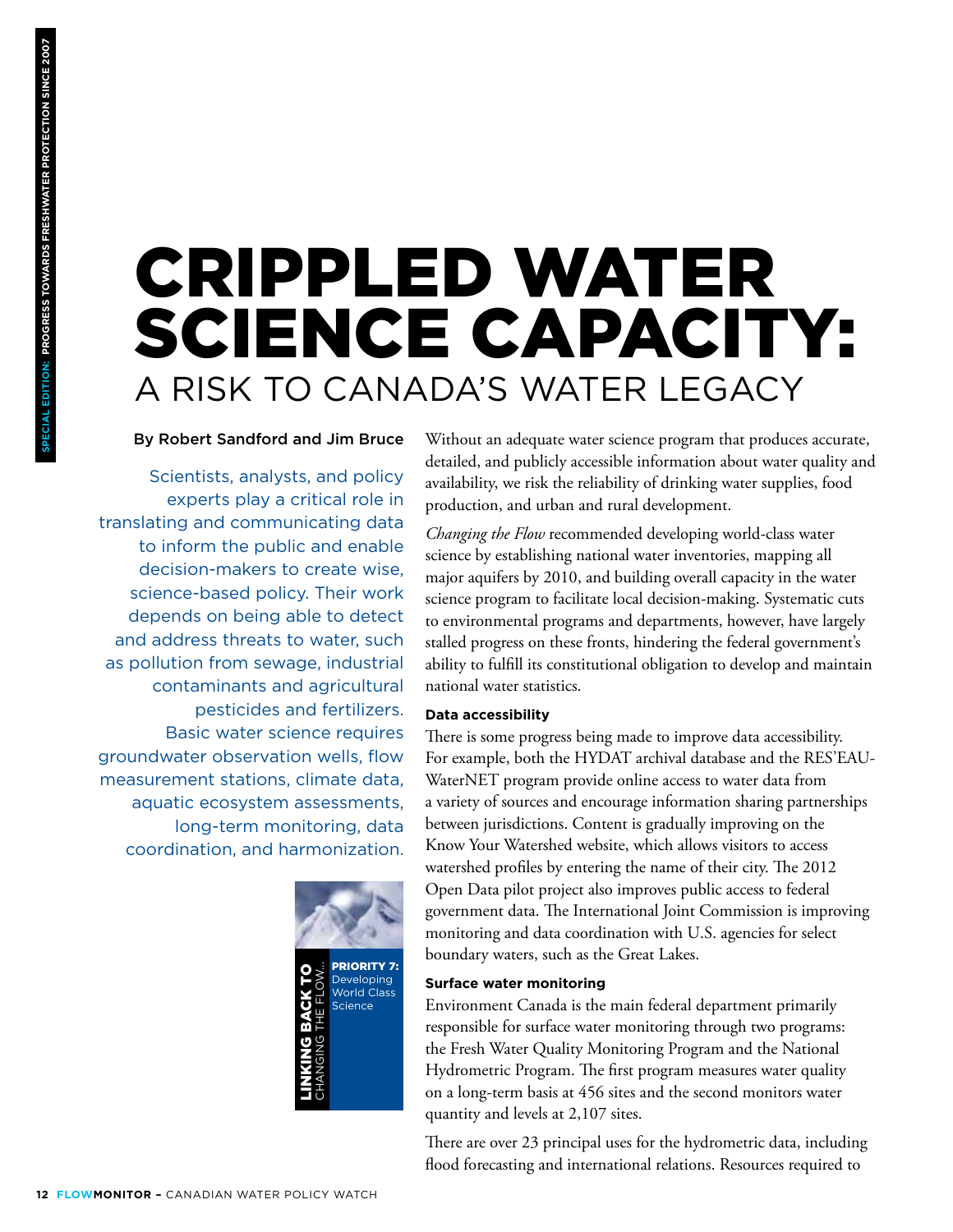operate many of the stations are shared between federal provincial and territorial governments. For these reasons, the findings of a 2010 audit by the Commissioner of the Environment and Sustainable Development are of major concern. The audit concluded that the federal government was not monitoring water quality on most federal lands, monitoring stations were not located with the aim to best detect potential risks, and that risk-based priorities were poorly defined. Furthermore, the cooperative monitoring agreements between different levels of government rely on Environment Canada to set standards, coordinate, and contribute to the program adequately. With significant budget cuts to Environment Canada, the future of these programs is unknown.

#### **Groundwater monitoring**

The last major assessment of Canada's groundwater resources was published in 1967 and basic mapping of Canada's 30 key regional aquifers will take another two decades to complete at the current rate of progress.<sup>1</sup> With emerging groundwater issues such as rapidly evolving land uses, carbon capture and storage, and shale gas fracking, the absence of groundwater data poses undue health and security risks. The collection, maintenance, and management of existing and newly collected groundwater data, and ready access to these data, should be a priority for action.

#### **Internal research capacity**

Internal research capacity has been reduced by at least 30% over the past two decades, and is once more being downsized. This makes it even more difficult to meet federal partnership obligations with research institutions and universities. The elimination of funding for the Canadian Foundation for Climate and Atmospheric Sciences (CFCAS), combined with the dismissal of hundreds of federal water scientists, will cripple Canada's ability to detect emerging risks due to climate change and other threats.

Without capacity to adequately detect and address threats to freshwater resources, Canadian citizens will experience the impacts of reduced scientific capacity through increased financial burden, aquatic ecosystem deterioration, and personal health implications. Federal leadership is required to develop a truly world-class water science program that can protect critical water resources from current and emerging threats. **E** 

1. Council of Canadian Academies Expert Panel on Groundwater. 2009. The Sustainable Management of Groundwater in Canada. Ottawa, ON.

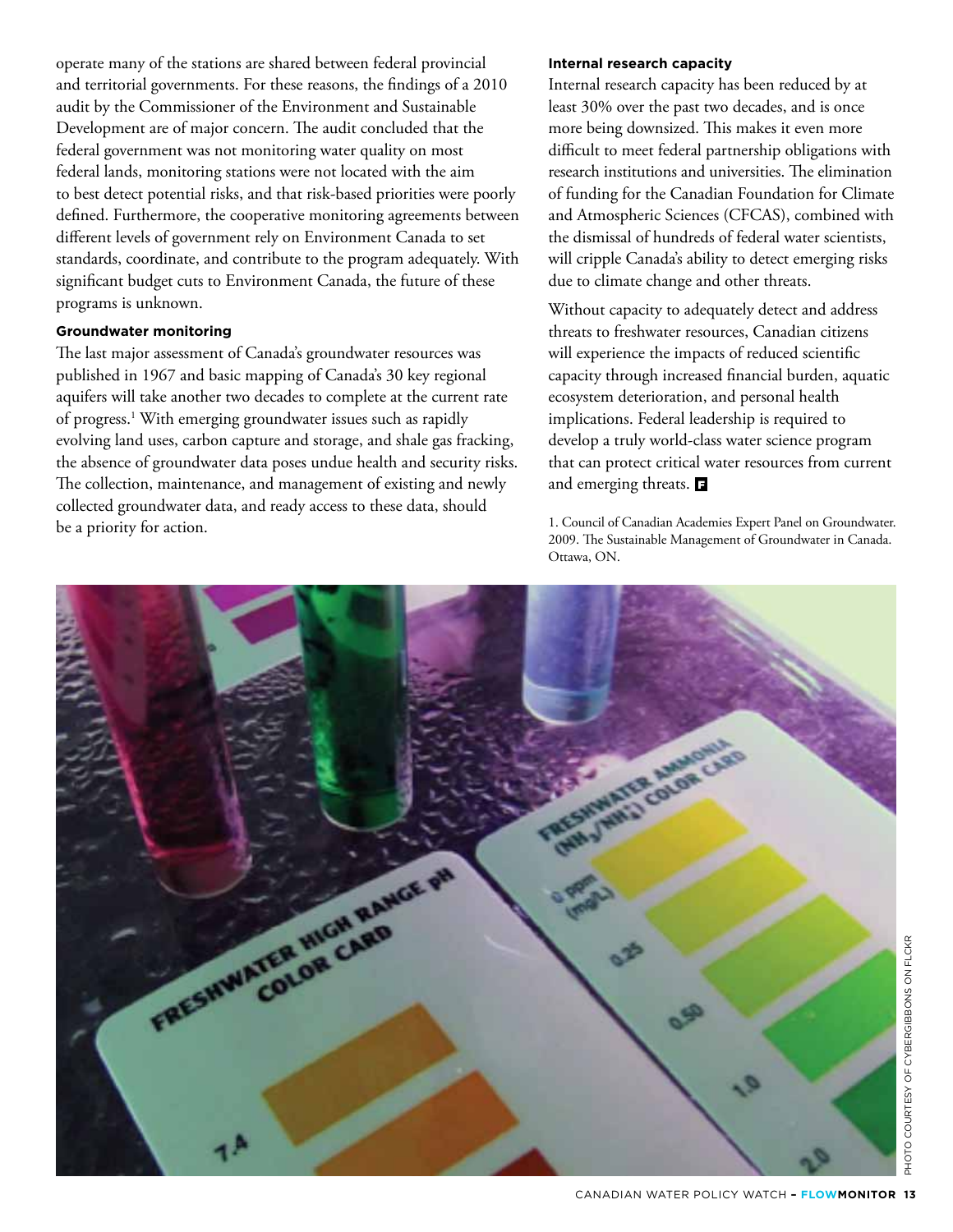## Running the Rapids The Future of Government and Water Governance in Canada

"Mobilizing our collective and diverse national capacity to address the growing human health and environmental concerns in the turbulent waters ahead is what is urgently needed to realize a sustainable freshwater future."

#### By Oliver M. Brandes and Tony Maas

We have all heard of "peak oil" – the idea that we are entering an era of declining fossil fuel reserves. More recently, this concept has been extended to crucial resources including natural gas, coal extraction, annual grain harvests, minerals and ores such as copper and platinum, as well as climate stability, economic growth and fresh water.<sup>1</sup> The concept of "peak water" even resonates in Canada, where mighty rivers and majestic lakes dot the landscape. Our challenge may be dealing with not only the idea of limits or peaks, but also with persistent uncertainty about the quality and reliability of freshwater resources and rapid change within linked hydrological, ecological and economic systems. In the not so distant past, we would have relied

on government to lead us through this kind of challenge. However, even a cursory glance through this newsletter reveals the federal government is retreating from commitments, responsibilities, and activities related to fresh water. The role of government is changing rapidly.

In senior levels of government, a common adage is "government steers but no longer rows." This is increasingly the case when it comes to fresh water policy and management. Governments once did a significant amount of the "rowing" – they were once leaders on the water file. In the 1970s and 1980s, there were literally dozens of federal-provincial water planning and management agreements, culminating in the thoughtful Pearse Inquiry and the ensuing – but never fully implemented – Federal Water Strategy.

Since the early 1990s, however, federal leadership has declined in many water-related portfolios, with provinces and territories,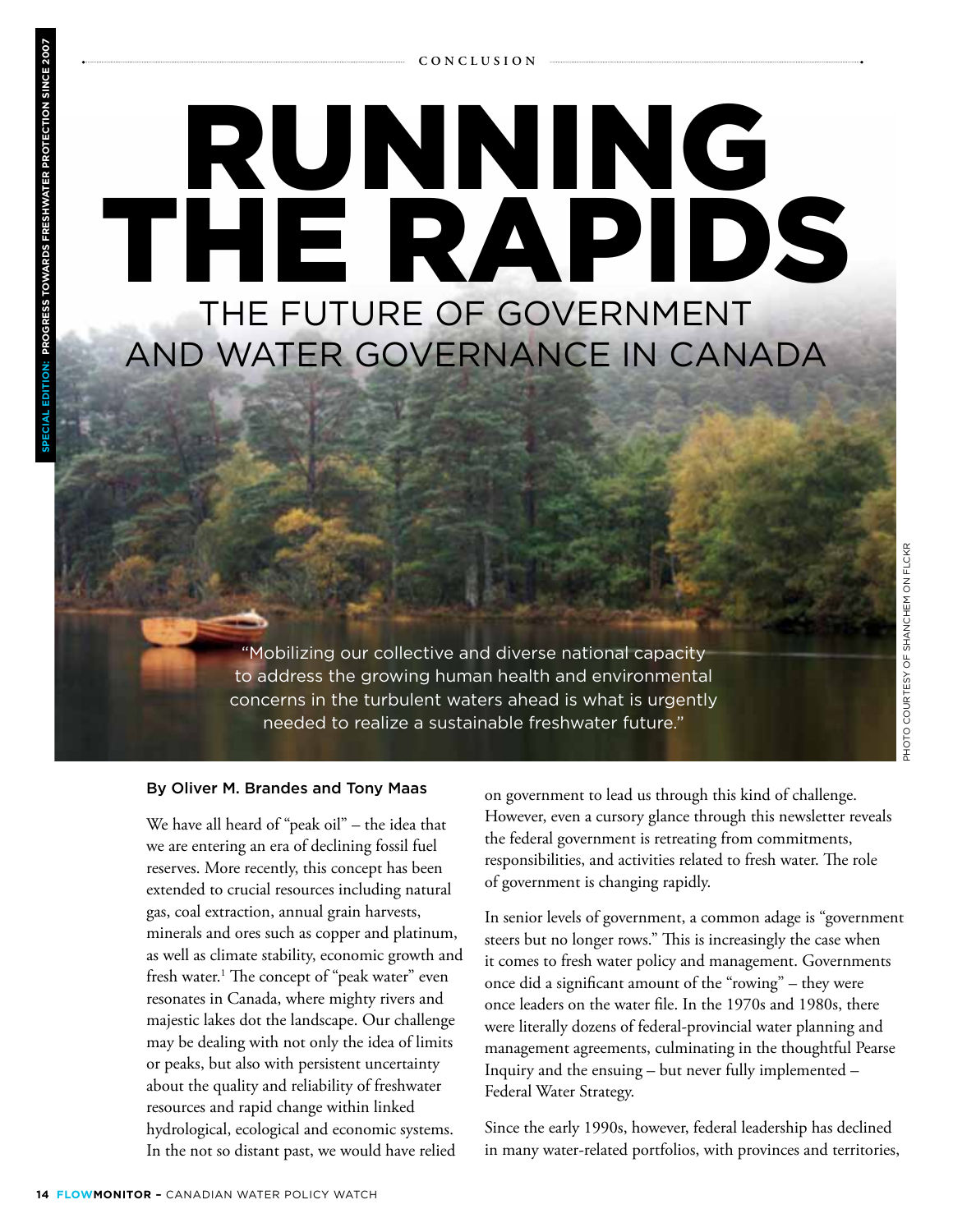and in some cases local governments and watershed organizations, often stepping in to fill the void. Water strategies, plans, and even the occasional law reform initiative are now being initiated at these levels across the nation. Most recently, Canada's 13 premiers – through the Council of the Federation – waded in with a three-year commitment to lead action by signing a Water Charter and earmarking resources to implement its commitments.2 These developments are not necessarily surprising, given the predominant constitutional role of provincial and territorial governments coupled with an increasing awareness of water problems and crises across the nation and globally. This emphasis on getting the rhetoric right is laudable, but the reality is that action remains fairly modest. Environment, fisheries, and natural resource ministry budgets are on a perpetual downward spiral. Today, even claims of "steering but not rowing" are questionable.

Articles in this issue of the FLOW Monitor certainly highlight many areas of federal inaction and the related implications for people and the environment. It also shows that new actors and players are entering the fray, as demonstrated by the proliferation of local watershed and shoreline property owner organizations, more active municipalities, and First Nations governments. The focus is on "bottom-up" activities such as community-based monitoring, ecosystem restoration projects, and campaigns aimed at understanding and improving the state of local freshwater supplies and ecosystems. Despite this influx of new voices and activities, a void still remains where government was once the clear driver – or at least made key decisions and provided overall guidance on many crucial aspects of water security and stewardship.

So perhaps it's time to acknowledge another new "peak" – peak government. Constitutionally, senior governments have a clear, undeniable role to play in coordinating and leading efforts to protect freshwater resources and ecosystems, yet they are steadily being drained of their capacity to do so. Instead of addressing critical, issues in water

management, decision-makers focus on "winnable" priorities such as immediate job creation and "announceable" initiatives such as project funding and partnerships that usually align with short-term gain, often at the expense of long-term value and social and ecological sustainability.

It is clear that limitations to revenues and capacity are very real, having perhaps peaked in the early 1990s for the federal government and a few years later for most provincial governments. This descent was further accelerated by the global economic recession of 2008. Many of the things government once did, such as direct on-farm water conservation measures, sophisticated environmental monitoring and planning, public awareness and education, and aggressive enforcement of water pollution regulations have been largely abandoned.

These articles daylight that while it is important to understand what government once did, it is equally, if not more, important to understand the limitations and narrow priorities and mandates of what might be called "Government 2.0" – smaller, leaner government agencies that 'enable' and 'convene' rather than engage directly. Understanding this change and thecurrent constricted – and generally self-imposed – interpretation of government roles and responsibilities is crucial for water champions and advocates. Emphasizing well-researched and wellintentioned recommendations at specific agencies can be a real lost cause when governments are in retreat from the science, regulatory, and policy functions we once relied on to protect our waters. Yet the fact remains that governments are ultimately, constitutionally responsible for the health of our waters. So it is absolutely critical to clearly identify when government must be at the helm, while at the same time creating opportunities and providing resources for other actors to play larger roles in decisions and assist in implementation.

The reality of Government 2.0 is that protecting water demands engagement and action by all sectors of society. National capacity is much more than just government capacity. Diverse players – NGOs, academics, business and industry, professional associations, stewardship groups, citizens – need to work together and with government, First Nations, and political leaders to redefine roles and relationships for this new reality. Mobilizing our collective and diverse national capacity to address the growing human health and environmental concerns in the turbulent waters ahead is what is urgently needed to realize a sustainable freshwater future.  $\blacksquare$ 

<sup>1.</sup> Heinberg, R. 2007. Peak Everything: Waking up to a Century of Declines. New Society Publishers; 2. Council of the Federation. 2010. Water Charter.